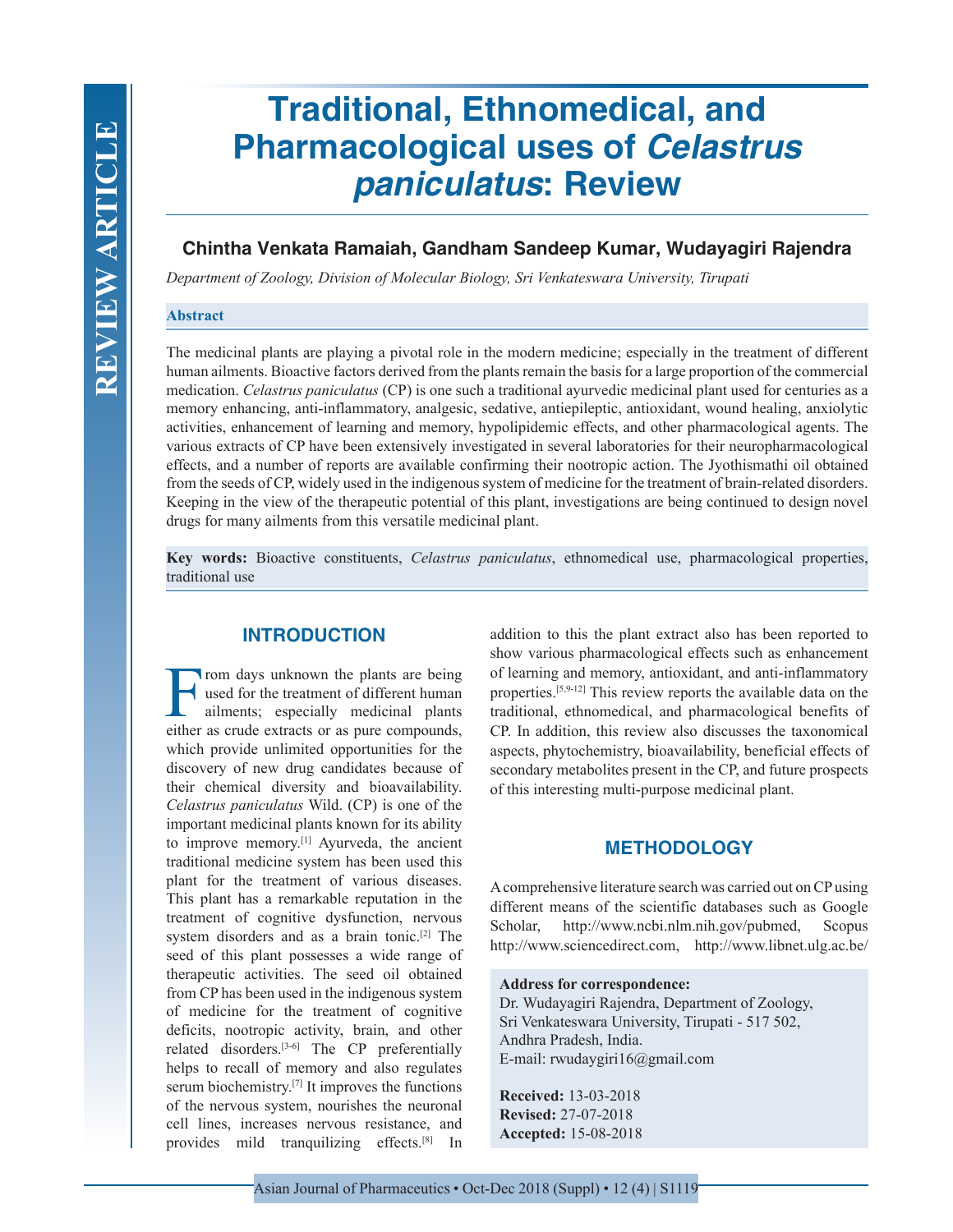en/eresources/scifinder-scholar, Drug Bank (https://www. drugbank.ca/), Chem Bank (https://www.chemicalbank. com/), and phytochemical interaction database. A total of 58 articles obtained from all the sources. Out of 58, 36 articles were obtained from different scientific databases and 22 were from other sources. Among all the articles, 12 were selected for this review, and the process of final selection of articles for this review has shown in Figure 1.

# **RESULTS**

Out of the 12 studies identified, 2 studies  $(n = 12)$  were focused on botanical description, propagative methods, and current scenario on usage of CP, 2 studies  $(n = 12)$  were exclusively focused on ethnomedical and traditional usage, and the rest 8 studies  $(n = 12)$  were focused on pharmacological profiles of CP.

# **DISCUSSION**

Majorly two broad categories have been identified in this review, which includes traditional and ethnopharmacological benefits of CP, respectively. The obtained information has been briefly summarized in this paper with the following subheads.

#### **Botanical description and ecogeographical features of CP**

It is an unarmed large woody climber; base: Cuneate, obtuse or rounded, apex acute, acuminate or obtuse, panicles large, terminal, and pubescent; leaves: Simple, alternate, very variable, elliptic, ovate, broadly, obovate or sub-orbicular, glabrous, sometimes pubescent beneath along the venation, and up to 6 cm  $\times$  11 cm; male flowers: Minute, pale green, calyx lobes suborbicular, toothed, petals oblong or obovateoblong, and entire; disk copular: Female flowers having sepals, petals and disk similar to those of male flowers; capsule: Subglobose, bright yellow, trivalved, and 3–6 seeded; and seeds: Ellipsoid, yellowish brown, and enclosed in a red fleshy aril.

#### **Botanical classification of CP**

Kingdom: Plantae Subkingdom: Tracheobionta Superdivision: Spermatophyta Division: Magnoliophyta Class: Magnoliopsida Subclass: Rosidae Order: Celastrales



**Figure 1:** Schematic representation of the articles selected for review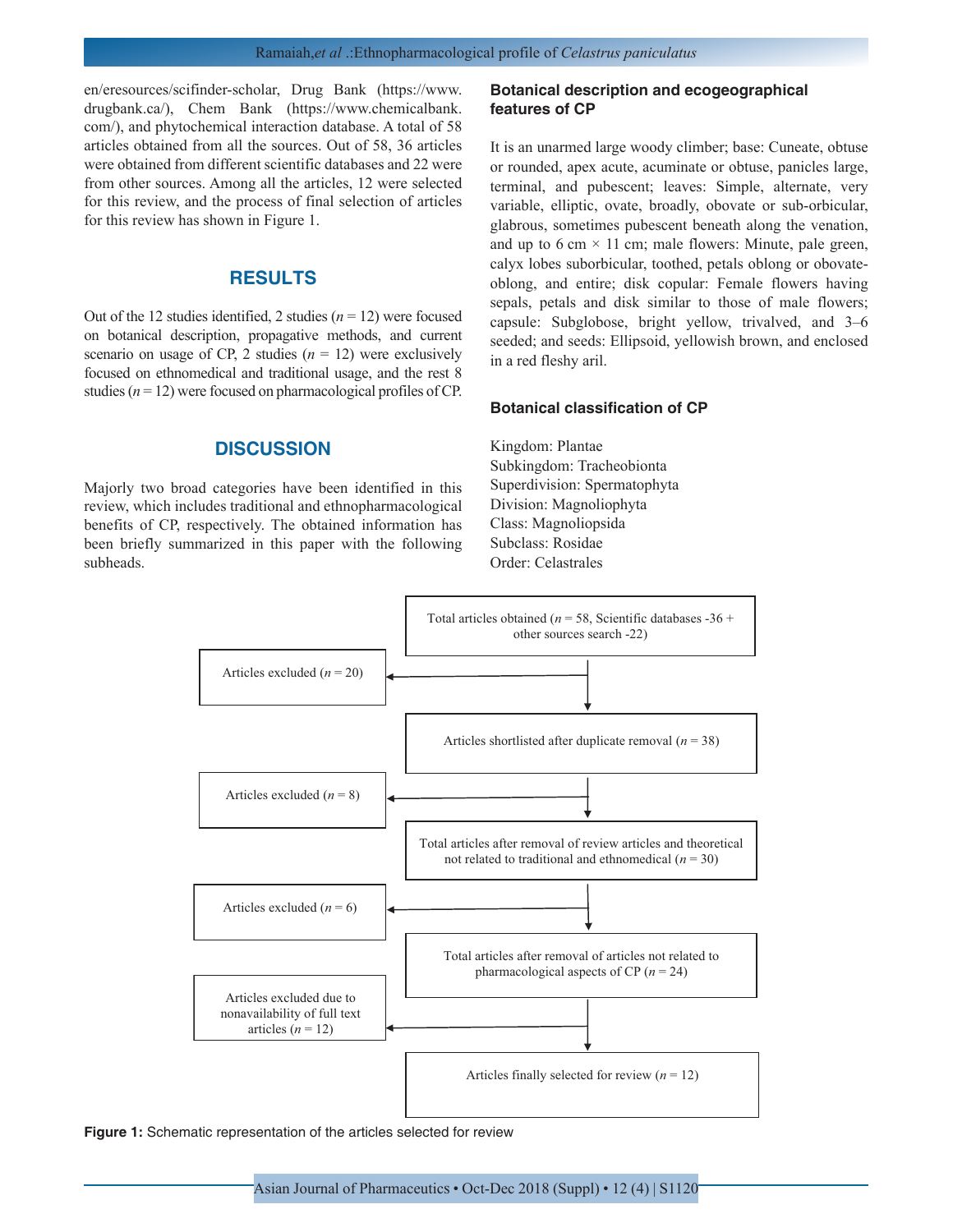Family: Celastraceae Genus: *Celastrus* L. Species: *Celastrus paniculatus* Wild.

It is a native of the Indian continent but is known to grow widely in Australia, China, Taiwan, Cambodia, Nepal, Sri Lanka, Thailand, Vietnam, as well as many of the Pacific islands. It has also been transplanted and grown in every continent except Antarctica. More recently, it is being cultivated in Africa.<sup>[13]</sup> This hardy bush has been growing above an elevation of 5900 feet, along with the Himalayan mountainside, Western Ghats, Eastern Ghats, and in other high altitude environments. It is a rare plant of Odissa, particularly found in all of its forest blocks but is abundantly found in simlipal biosphere reserve forest, Karlapat sanctuary, and Niyamgiri hills.<sup>[14,15]</sup>

#### **Traditional and ethnomedicalal properties of CP**

The discovery and study of natural bioactive compounds present in CP with pharmacological properties have raised considerable interest over recent decades for the isolation, identification, and development of pharmacotherapeutic candidates for use in the treatment of several neurological disorders. The traditional and ethnomedical properties and its therapeutic conventions have been shown in Tables 1 and 2.<sup>[16-43]</sup>

#### **Phytoconstitutive profile of CP**

The isolation, characterization of bioactive compounds present in the CP has been carried out by several researchers previously, but biological evaluation of these compounds has not been revealed yet completely which could account for its pharmacological importance of CP. Till today, approximately a total of 60 bioactive compounds have been detected in CP through different scientific techniques such as high-performance liquid chromatography (LC), LC-mass spectrometry (LC-MS), gas chromatography-MS, and tandem MS (MS/MS). The available structures of identified compounds have been listed out, and their collision-induced dissociations have been shown in Table 3.<sup>[44,45]</sup>

#### **Neuroprotective properties**

Gaitonde *et al.* reported that the seed oil of CP has administered at a dose of 100 mg/kg as an emulsion exhibited the tranquilizing, anti-sedative, and antispasmodic effects against amphetamineinduced excitement and toxicity in an animal model of mice.<sup>[46-48]</sup> The seed oil extract of CP has reported for analgesic activity when administered to mice at a dose of 2 mg/kg b.w.<sup>[49]</sup> It is also reported that the learning and memory processes have been enhanced in mice treated with seed oil of CP at a dose of 1 ml of 5% emulsion for 3 days and the activity was significantly enhanced when administered for 7 days.[50,51] As per the reports of the Nalini *et al.*, the biogenic amine levels were significantly modulated by the seed oil of CP when compared to the drugtreated groups.[52] Again Gattu *et al.* have proved the same activity against scopolamine-induced toxicity which aid to provide memory deficits in mice using Morris Water Maze Task.[16] On the other hand, among all the crude extracts such as aqueous, methanol, ethanol, chloroform, petroleum ether of CP, and the aqueous and methanolic extracts at a dose of 200 mg/kg b.w. and 300 mg/kg b.w. have found to be effective in preventing cognitive deficits as well as antioxidant properties in mice model.[5] Godkar *et al.* have reported the neuroprotective properties of CP in *in vitro* models using neuronal cell cultures

| Table 1: List of usage of CP by various traditional systems and their therapeutic conventions |                                                                                                                                                                          |            |  |
|-----------------------------------------------------------------------------------------------|--------------------------------------------------------------------------------------------------------------------------------------------------------------------------|------------|--|
| <b>Systems</b>                                                                                | <b>Therapeutic convention</b>                                                                                                                                            | Reference  |  |
| Ayurveda                                                                                      | Used as/for stimulant nerve tonic, rejuvenant, sedative, tranquilizer, and diuretic.<br>In the treatment of rheumatism, gout, leprosy, leukoderma, paralysis, and asthma | [8, 16]    |  |
| Vagbhatta Samhitha                                                                            | Used as remedy for mental illness                                                                                                                                        | [43]       |  |
| Charaka Samhitrha                                                                             | Used for headache, depression, swooning, and as a laxative for digestive system                                                                                          | $[43]$     |  |
| Sushruta Samhitha                                                                             | Used for neurological disorders, urinary infections, skin affections, intestinal<br>parasites, wound healing, and purgative                                              | $[43]$     |  |
| Chakradatta Samhitha                                                                          | Used for induction of menstruation and as de-addiction aid                                                                                                               | $[43]$     |  |
| Ayurveda classics                                                                             | Used as a Brain tonic, (Bhavaprakasha, Raaja Nighanta, and Shivadatta Nighanta)                                                                                          | $[17]$     |  |
| Unani                                                                                         | Used for bells palsy, neurasthenia, hemiplegia, lumbago, and gout                                                                                                        | $[18]$     |  |
| <b>ITSM</b>                                                                                   | Used as appetizer, laxative, emetic, aphrodisiac, and used for cough and leukoderma                                                                                      | $[19]$     |  |
| <b>IMS</b>                                                                                    | Used as brain stimulant and antioxidant                                                                                                                                  | $[20]$     |  |
| Siddha medicine system                                                                        | Used for fatigue, ITMS plus IMS                                                                                                                                          | $[43]$     |  |
| Thai medicinal practioners                                                                    | Used for Intermittent fever, dysentery, diarrhea, and fever                                                                                                              | $[21]$     |  |
| Northeast folk medicine                                                                       | Used for lactogogue, malaria                                                                                                                                             | [22, 23]   |  |
| China traditional medicine                                                                    | Used as/for natural insecticides, fever, chill, joint pain, edema, rheumatoid<br>arthritis, and bacterial infection                                                      | $[24, 25]$ |  |

ITSM: Indian traditional system of medicine, IMS: Indigenous medicinal system, *C. paniculatus*: Celastrus *paniculatus*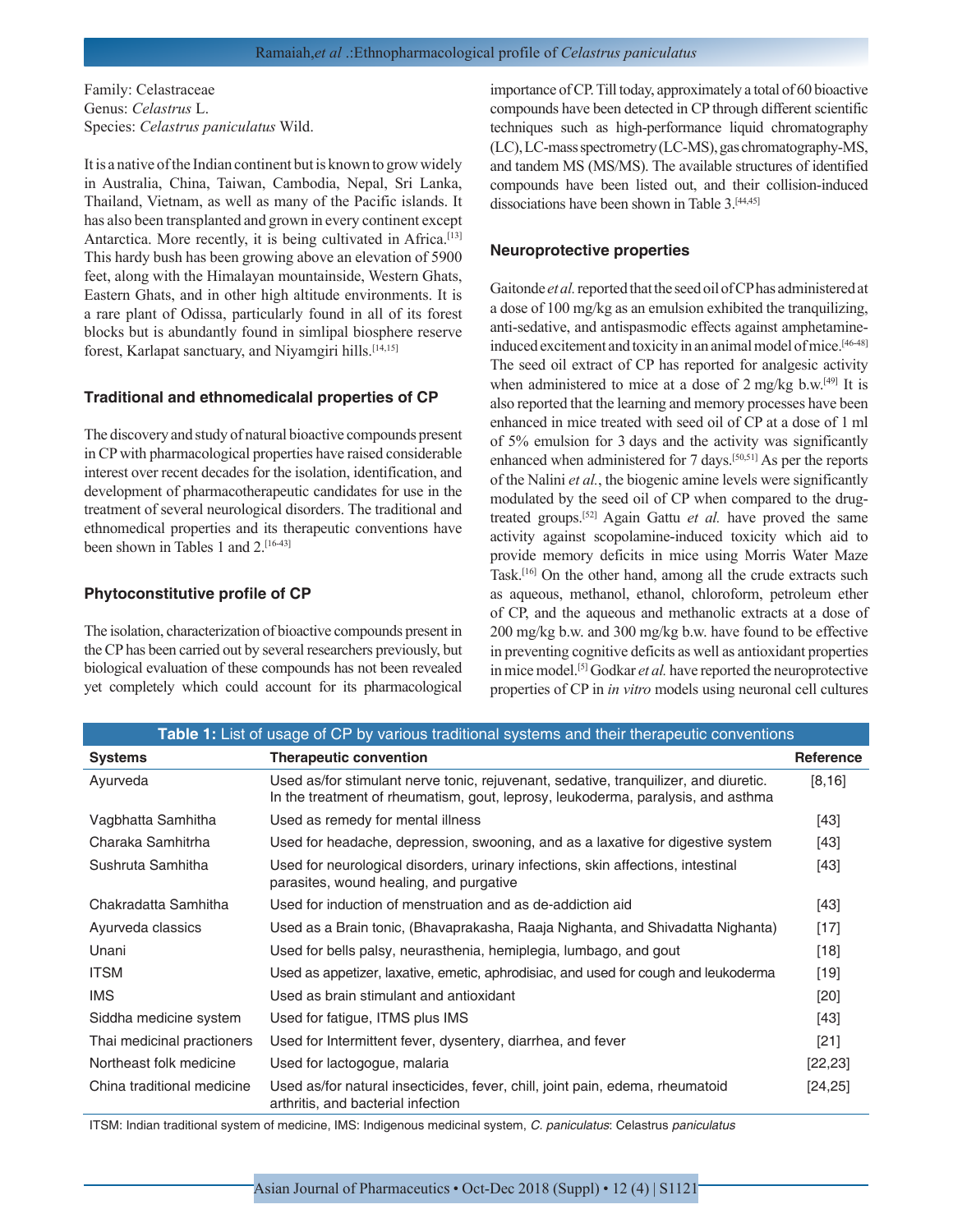## Ramaiah,*et al* .:Ethnopharmacological profile of *Celastrus paniculatus*

| Table 2: List of ethanomedical usage and their therapeutic conventions of CP |                                                                                                              |                  |  |  |
|------------------------------------------------------------------------------|--------------------------------------------------------------------------------------------------------------|------------------|--|--|
| <b>Systems</b>                                                               | <b>Therapeutic convention</b>                                                                                | <b>Reference</b> |  |  |
| Himalayan folklore medicines                                                 | Used for hemorrhoids, piles, gout, rheumatism, cold,<br>dysentery, diarrhea, leprosy, snake-bite, and wounds | [26]             |  |  |
| Codified literature of Himachal Pradesh                                      | Used as/for cardiotonic, appetizer, acidity/gas,<br>intestinal worms, infections of skin                     | $[27]$           |  |  |
| Haridwar District, Uttaranchal state                                         | Used for headache and pneumonia                                                                              | [28]             |  |  |
| Gond tribe of Uttar Pradesh                                                  | Used for cancerous tumors                                                                                    | $[29]$           |  |  |
| Chhindwara and betul districts, pupil live in mid-Madhya<br>Pradesh          | Used to treat Rheumatism                                                                                     | $[30]$           |  |  |
| Tribes of Rewa district                                                      | Used to cure leukorrhea                                                                                      | $[31]$           |  |  |
| People of Mayurbhanj district of Odisha                                      | Used for joint diseases, gout, and rheumatism                                                                | $[18]$           |  |  |
| Tribal people of Gujarat                                                     | Used for gout, hair care                                                                                     | $[32]$           |  |  |
| Ambaji forest of Banaskantha district of North Gujarat                       | Used to cure mental disorders, swellings and<br>fractures, rheumatism, and paralysis                         | $[33]$           |  |  |
| Herbal vendors of south India                                                | Used to treat wounds                                                                                         | $[34]$           |  |  |
| Valaiyans of Karandamalai of South Eastern Ghats of<br><b>Tamil Nadu</b>     | Used for the purpose of abortion                                                                             | $[35]$           |  |  |
| Paliyan tribes of Sirumalai hills of Southern India                          | Used to treat nervous disorders                                                                              | $[36]$           |  |  |
| Central Western Ghats in Karnataka                                           | Used to cure excessive pain during menstruation<br>and to induce fertility                                   | $[37]$           |  |  |
| Bhilla tribes of Dhule, Jalagaon, and Nandurbar districts<br>of Maharashtra  | Used to treat rheumatism and painful joints                                                                  | [38, 39]         |  |  |
| Pawaras, Bhilla and Konkani tribes of Nandurbar district<br>of Maharashtra   | Used to cure paralysis                                                                                       | $[33]$           |  |  |
| Medicine men of Buldhana districts                                           | Used for paralysis and joints till cure                                                                      | $[40]$           |  |  |
| Tribal communities of Purandhar, namely Dhangars and<br>Gawalies             | Used for joint pain                                                                                          | $[41]$           |  |  |

against glutamate toxicity.[53] In addition to the previous reports, Rajkumar *et al*., and Jadhav, and Patwardhan, have observed the anxiolytic properties and behavioral modulatory effects in mice using neurobehavioral tests.[11,54]

# **Cardiovascular**

Somanadhan *et al.* in his finding regarding cardiovascular effects, it was observed the gradual fall of cardiac output, marked increased in the pulse pressure and inhibition of angiotensin-converting enzyme in the animal model of cat administered with seed oil as emulsion and aqueous extract of CP at a dose of 50–100 mg/kg.[55]

# **Antifertility**

Wangoo and Bidwai have stated that the seed oil of CP has shown antispermatogenic/antifertility effect in mice on treatment with a dose of 0.2 ml/animal/48 h to adult albino rats for 30 days. It also reduced the focal necrosis and degenerative changes in the liver during the treatment.<sup>[56,57]</sup>

# **Analgesic and anti-inflammatory**

Ahmad *et al.* quoted that CP has shown both analgesic and anti-inflammatory activities when compared with aspirin.[9] The seed oil of CP has exhibited the 78.78% of inhibition of inflammation in carrageenan-induced rat paw edema.<sup>[58]</sup>

#### **Hypolipidemic**

Mathur *et al.* have reported that the methanolic crude extract of CP has significantly exhibited the hypolipidemic effect in mice model. The cholesterol levels were completely reduced in mice on pre-treatment with ethanolic extract of CP when compared to the hypolipidemic group.[59]

# **Antioxidant activity**

Russo *et al.* and Godkar *et al*. have stated that different extracts of CP such as methanolic extract, aqueous, seed oil, and acid fractions exhibited efficient antioxidant and DNA protection activities in mice model.[2] In addition to that, the extracts also have shown neuroprotective properties against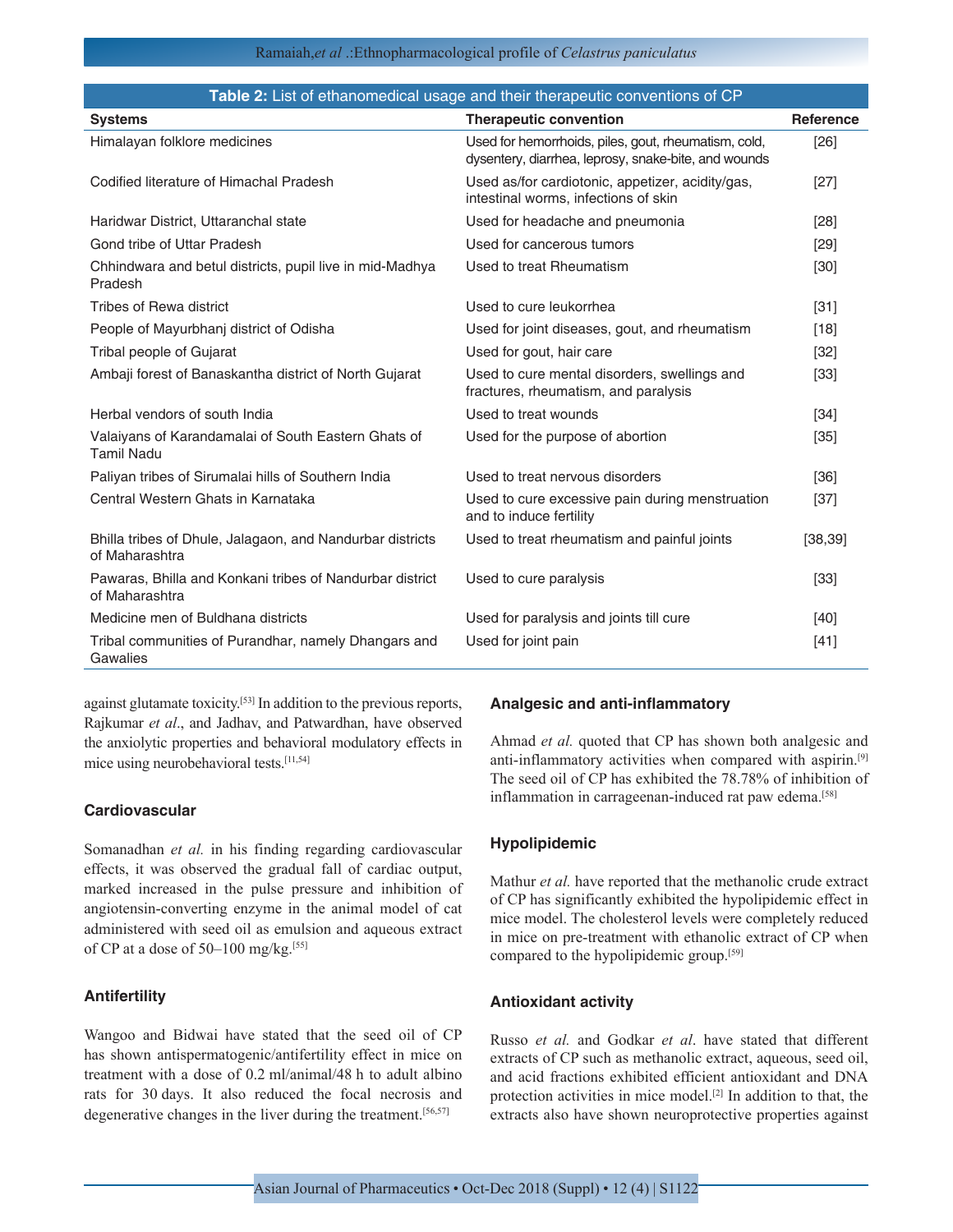#### **Table 3:** List of the compounds and their available structures of *C. paniculatus*

| Phytoconstituents                  | <b>PubChem CID</b>         |
|------------------------------------|----------------------------|
| Malkanguniol                       | 6325578                    |
| Malkangunin                        | 90473155                   |
| Celapanine                         | 442518                     |
| Celapanigine                       | C100013182 (KNAPS Met.Inf) |
| Celapagin                          | 45270481                   |
| Celastrine                         | 5315764                    |
| Paniculatine                       | 11087072                   |
| Celastrol                          | 122724                     |
| Pristimerin                        | 159516                     |
| Zeylasterone                       | 13945472                   |
| Zeylasteral                        | 11591321                   |
| Acetic acid                        | 176                        |
| Benzoic acid                       | 243                        |
| Oleic                              | 445639                     |
| Linoleic                           | 5280450                    |
| Linolenic                          | 5280934                    |
| Palmitic                           | 985                        |
| Stearic                            | 5281                       |
| Crude lignoceric acid              | 11197                      |
| Tetracasanol                       | 10472                      |
| <b>Tetra Sterol</b>                | 15227647                   |
| Beta amyrin                        | 73154                      |
| Beta-sitosterol                    | 222284                     |
| Phytol                             | 5280435                    |
| Erucic acid                        | 5281116                    |
| Trans-beta-copaene                 | 87529                      |
| Linalool                           | 6549                       |
| Murrolene                          | 12306047                   |
| Cubenol                            | 11770062                   |
| Valeric acid,<br>3-pentadecylester | 559042                     |
| Phytone                            | 1810793                    |
| Palmitaaldehyde diallyl            | 984                        |

Source: PubChem and Drug Bank, 2018. *C. paniculatus*: *Celastrus paniculatus*

hydrogen peroxide and glutamate-induced neurotoxicity in neuronal cell cultures.[60,61]

#### **Antiarthritic activity**

It is revealed that the petroleum and alcoholic extracts of CP seed possess antiarthritic effects. During the antiarthritic condition, animals treated with CP extracts have increased body weights and reduced the swelling of the paw when compared to the arthritic group of animals.[62]

#### **Wound alleviate property**

Harish *et al.* have isolated a bioactive compound from the leaves of CP, and quoted the wound healing property in animal models of albino mice. The lupeol has shown the greater activity of wound healing when compared to the standard (nitrofurazone).<sup>[10]</sup>

## **Antimalarial**

It is reported that out of all the crude extracts (methanol, ethanol, aqueous, ethyl acetate, n-hexane, n-butanol, chloroform, and petroleum) of root, bark, stem, and seeds of CP, the chloroform fraction of stem, the methanolic fraction of seed and pristimerin, and a bioactive compound isolated from chloroform fraction of seed have exhibited the antimalarial activity against various multidrug resistance isolates of *Plasmodium falciparum.* The pristimerin has shown potent antimalarial activity than the conventional antimalarial drugs.[63]

#### **Antibacterial**

Earlier studies have reported that different extracts of leaves, root, and seeds of CP have exhibited the antibacterial activity. Patel and Trivedi reported that the seed oil obtained from CP has shown antibacterial activity against *Micrococcus pyogenes*  var. *aureus, M. pyogenes* var. *albus, M. pyogenes* var. *citreus, Bacillus subtilis, Corynebacterium diphtheriae, Salmonella typhosa, Salmonella paratyphi* A and B, *Escherichia coli, Proteus vulgaris,* and *Pseudomonas pyocyanea.* Russo *et al*. and Pandya *et al.* have also mentioned the same property of aqueous extract of CP seed against *Bacillus cereus, Klebsiella pneumonia, Proteus morganii, P. vulgaris, Salmonella marcescens, S. typhosa, Salmonella paratyphi A*, *E. coli, Pseudomonas aeruginosa, Staphylococcus lutea,* and *Staphylococcus aureus*. [2,64,65]

## **Fungicidal activity**

Vonshak *et al.* have mentioned that different extracts of CP such as aqueous extract of leaves, root, and seed oil extracts have exhibited the antifungal activity against 6 species of fungi (*Trichophyton mentagrophytes, Trichophyton rubrum, Trichophyton soudanense, Candida albicans, Torulopsis glabrata*, and *Candida krusei*), three dermatophytes (Trichophyton spp.), and 3 yeasts (*Candida* spp.).[66]

#### **Toxicity evaluation**

Nalini *et al.* have reported the non-toxic and non-mortality dose of CP oil in mice, i.e., 5g/Kg b.w., whereas lethal cutoff doses of different extracts of CP such as petroleum ether extracts and alcohol extracts have reported as 500 mg/kg and 300 mg/kg, respectively.[52,62]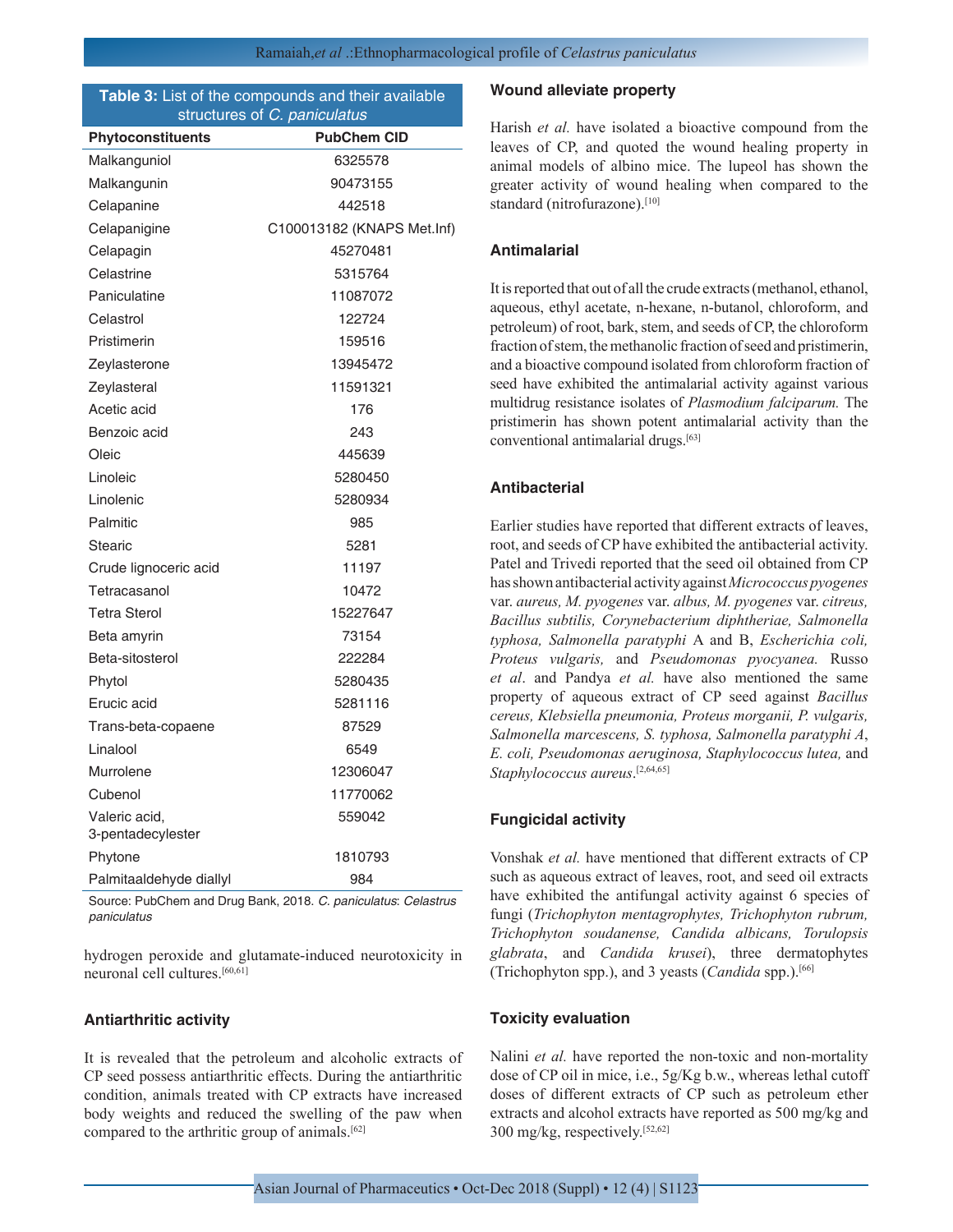#### **Current scenario**

With reference to the Indian context, which is a native for a maximum number of medicinal plants, more than 70% of the population use herbal drugs for their health. Among those CP is being used as a major component in many numbers of pharmaceutical formulations because of its versatile properties. Although CP possess great pharmaceutical values, the indiscriminate overexploitation of this plant to meet growing demand made this plant close to threatened status, and listed as vulnerable and endangered medicinal plant.[67] Hence, a remedial measure to be taken to maintain the species sustainability to derive in-depth therapeutic modalities regarding the mentioned properties above.

# **CONCLUSION**

The information mentioned in the above about this versatile medicinal plants indicates that CP is a truly elixier of life. Therefore, keeping in view of the therapeutic importance of this plant, extensive clinical trials are needed to develop effective therapeutic modalities for the management of neuropharmacological and other related disorders.

# **GRAPHICAL ABSTRACT**



# **REFERENCES**

- 1. Nadkarni AK. Indian Materia Medica. 3<sup>th</sup> ed. Bombay: Popular Prakashan; 1976. p. 296.
- 2. Russo A, Izzo AA, Cardile V, Borrelli F, Vanella A. Indian medicinal plants as antiradicals and DNA cleavage protectors. Phytomedicine 2001;8:125-32.
- 3. Kirtikar KR, Basu BD. In: Basu M, editor. Indian

Medicinal Plants. Vol. 1. Allahabad, India: 49 Leader Road; 1944. p. 574-7.

- 4. Sastry JL, Chenekar KC. Dravyaguna Vignana. Vol. 3. Varanasi: Choukamba, Orientalia; 2008. p. 128-31.
- 5. Kumar MH, Gupta YK. Antioxidant property of *Celastrus paniculatus* willd: A possible mechanism in enhancing cognition. Phytomedicine 2002;9:302-11.
- 6. Bhanumathy M, Harish MS, Shivaprasad HN, Sushma G. Nootropic activity of *Celastrus paniculatus* seed. Pharm Biol 2010;48:324-7.
- 7. Saini K, Chaudary A, Sharma RK. Effects of *Celastrus paniculatus* on learning, memory and serum biochemistry of aging albino rats. Indian J Gerontol 2006;20:310-6.
- 8. Singh N, Gilca M. Herbal Medicine- Science Embraces Tradition –A New Insight into the Ancient Ayurveda. Germany: Lambert Academic Publishing; 2010. p. 213-26.
- 9. Ahmad F, Khan RA, Rasheed S. Preliminary screening of methanolic extracts of *Celastrus paniculatus* and *Tecomella undulata* for analgesic and anti-inflammatory activities. J Ethnopharm 1994;42:193-8.
- 10. Harish BG, Krishna V, Santosh Kumar HS, Ahamed BM, Sharath R, Kumara Swamy HM, *et al.* Wound healing activity and docking of glycogen-synthase-kinase-3 beta-protein with isolated triterpenoid lupeol in rats. Phytomedicine 2008;15:763-7.
- 11. Rajkumar R, Kumar EP, Sudha S, Suresh B. Evaluation of anxiolytic potential of *Celastrus* oil in rat models of behavior. Fitoterapia 2007;78:120-4.
- 12. Patil RH, Prakash K, Maheshwari VL. Hypolipidemic effect of *Celastrus paniculatus* in experimentally induced hypercholesterolemic wister rats. Ind J Clin Biochem 2010;25:405-510.
- 13. Arora N, Rai SP. *Celastrus paniculatus*: An endangered Indian medicinal plant with miraculous cognitive and other therapeutic properties. Int J Pharm Bio Sci 2012;3:290-303.
- 14. Warrier PK, Nambiar VP, Kutty CR. Indian Medicinal Plants. Madras: Orient Longman Ltd.; 1993. p. 1-5.
- 15. Nayar MP, Sastry AR. Red Data Books of Indian Medicinal Plants. Calcutta: Botanical Survey of India; 1987.
- 16. Gattu M, Kenneth LB, Alvin VT, Jerry JB. Reversal of scopolamine-induced deficits in navigational memory performance by the seed oil of *Celastrus paniculatus*. Pharm Biochem Behav 1996;57:793-9.
- 17. Khare CP. Encyclopedia of Indian Medicinal Plants Rational Western Therapy, Other Traditional Usages (Botany). Berlin Heidelberg: Springer-Verlag; 2002. p. 136-7.
- 18. Singh H, Krishna G, Baske PK. Plants used in the treatment of joint diseases (rheumatism, arthritis, gout, lumbago) in Mayurbhunj district of Odisha, India. Report Bot Surv India 2010;2:22-6.
- 19. Vaidyaratnam PS. Indian Medicinal Plants: A Salai. Madras, India: Longman Ltd; 1997. p. 47-51.
- 20. George L, Kumar BP, Rao SN, Arockiasamy I, Mohan K. Cognitive enhancement and neuroprotective effect of *Celastrus paniculatus* wild. Seed oil (Jyotishmati oil) on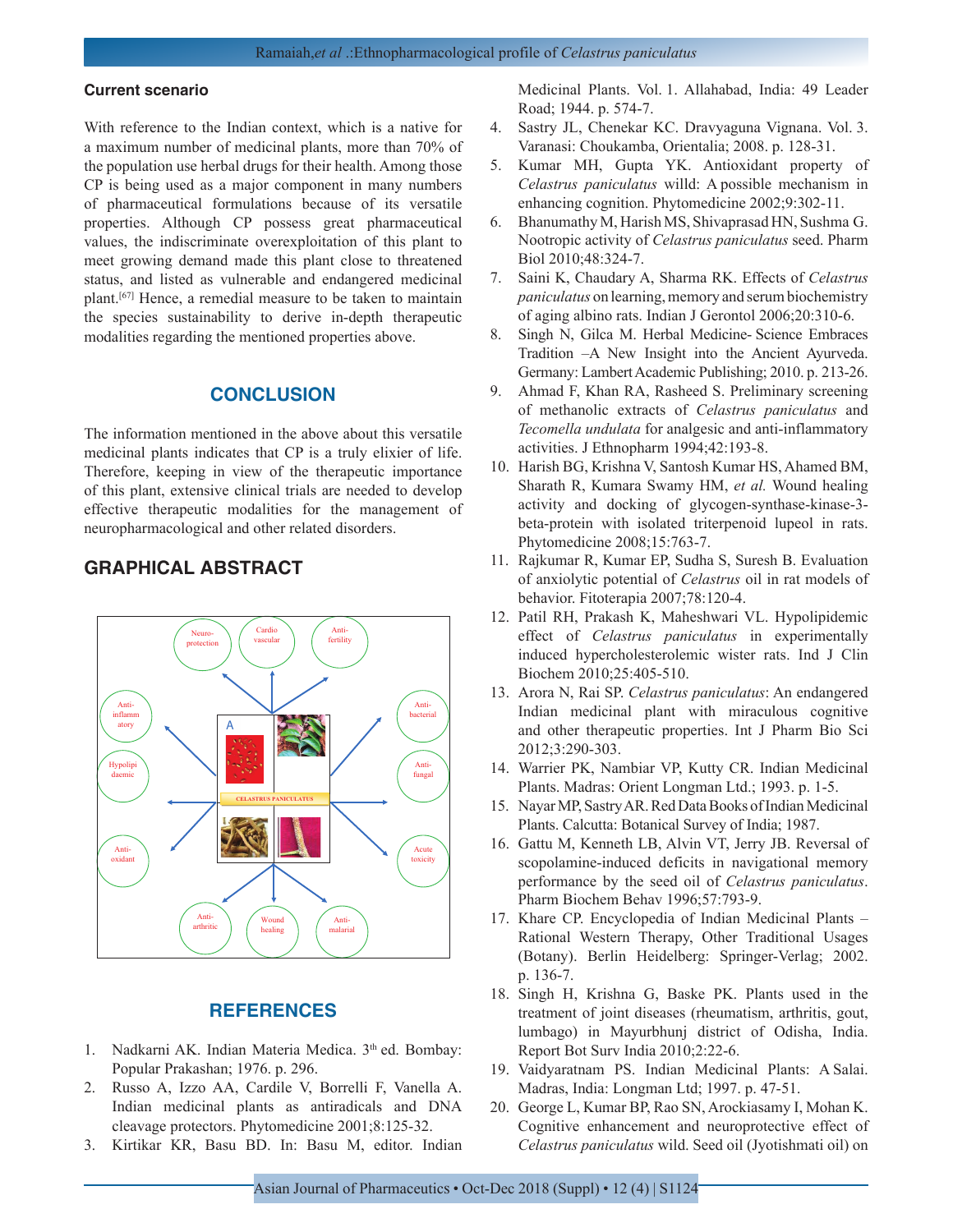#### Ramaiah,*et al* .:Ethnopharmacological profile of *Celastrus paniculatus*

male wistar rats. J Pharm Sci Technol 2010;2:130-8.

- 21. Old Style Doctor Association. Premuan-sappakun-ya Thai. Part I. Bangkok: Am-Phon-Pittaya; 1964. p. 25.
- 22. Katchrinnee P, Webster HK, Yongvanitchit K, Kunanke A, Dechatiwongse T, Nutakul W, *et al*. The schizontocidal activity of *Celastrus paniculatus* Wild. Against *Plasmodium falciparum in vitro*. Phytother Res 1989;3:136-9.
- 23. Ayudhaya TD, Nutukal M, Khunanek U, Bhunsith J, Chawarittumrong P, Jewawechdumrongkul Y, *et al*. Study on the in *vitro* antimalarial activity of some medicinal plants against *Plasmodium palciparum*. Dept Med Sci 1987;29:22-38.
- 24. Wakabayashi N, Wu WJ, Waters RM, Redfern RE. Celagulin: A non-alkaloidal insect antifeedant from Chinese bittersweet, *Celastrus angulatus*. J Nat Prod 1988;51:537.
- 25. Chen PD, Liang JY. The progress of studies on constituents and activities of genus *Celastrus*. Strait Pharm J 1999;11:3.
- 26. Agarwal DP. Himalayan Medicine System and its Material Medica. Nainital: Himvikas Publication; 2010.
- 27. Tiwari JK, Radha B, Prabhavati T. Diversity and Present Status of Medicinal Plants. Garwal Himalaya: India Conservation, Researcher; 2010. p. 50-60.
- 28. Khanna C. Conservation of Some Useful Medicinal Plants of Haridwar District in Uttaranchal State. Uttaranchal: Medicinal Plants: Conservation and Cultivation; 2007. p. 147-66.
- 29. Parotta JA. Healing Plants of Peninsular India. New York: CFBI; 2001.
- 30. Nath V, Khatri PK. Traditional knowledge on ethnomedicinal uses prevailing in tribal pockets of Chhindwara and Betul Districts, M.P, India. Afr J Pharm Pharm 2010;4:662-70.
- 31. Shukla AN, Srivastava S, Rawat AK. An ethanobotanical study of medicinal plants of Rewa districts, M.P. Indian J Trad Knowl 2010;9:191-202.
- 32. Jadeja BA, Odera NK, Gajera MR. Plants Used in Traditional Phytotherapy for Hair Care in Gujarat, India. Jodhpur: Scientific Publication; 2006. p. 258-68.
- 33. Patel RS, Kanjaria KK, Patel KC. Investigations on climber resources used by tribal inhabitants of Ambaji Forest of Banaskantha district. (N. Gujarath.). Life Sci Leaf 2010;10:251-7.
- 34. Chitravadivu C, Bhoopathi M, Balkrishan V, Elavazhagan T, Jaykumar S. Antimicrobial activity of laehiums prepared by herbal venders, South India. Am J Sci Res 2009;4:142-7.
- 35. Kottaimuthu R. Ethnobotany of the Valaiyans of Karadamalai, Dindigul district, Tamilnadu. Ethnobotanical Leaf 2008;12:195-293.
- 36. Karuppusamy S. Medicinal plants used by paliyan tribes of Tirumala hills of Southern India. Nat Prod Radiance 2007;16:436-42.
- 37. Ramanna P, Siddapa K, Patil SK. An ethnobotanical plant for women folks health care in Central Western Ghat in

Karnataka. In: Prabhuji SK, Rao GP, Patil SK, editors. Recent Advances in Medicinal Plants. New Delhi: Satish Publication; 2005. p. 266.

- 38. Kamble SY, Patil SR, Sawant PS, Pawar SG, Singh EA. Studies on plants used in traditional medicine by Bhiila tribe of Maharashtra. Indian J Trad Knowl 2010;9:591-8.
- 39. Patil HM, Bhaskar VV. Medicinal uses of plants by tribal medicine men of Nandurbar district in Maharashtra. Nat Prod Radiance 2006;5:125-30.
- 40. Patil A. Indigenous healthcare practices in Buldhana districts (Maharashtra). Indian J Nat Prod Resour 2010:85-8.
- 41. Bhosale SV, Ghule VP, Aundhe DJ, Jagtap SD. Ethnomedical knowledge of plants used by tribal people of Purandhar in Maharashtra, India. Ethnobotanical Leaf 2009;13:1353-61.
- 42. Kumar GP, Khanum F. Neuroprotective potential of phytochemicals. Pharm Rev 2012;6:81-90.
- 43. Deodhar KA, Shinde NW. *Celastrus paniculatus*: traditional and ethanobotanical study. Indian J Plant Res 2015;2:18-21.
- 44. Arora N, Pandey-Roy S. GC-MS analysis of the essential oil of *Celastrus paniculatus* Wild seeds and antioxidant, anti-inflammatory study of its various solvent extracts. Ind Crops Prod 2014;61:345-51.
- 45. Pubchem. *Celastrus panuculatus*. Available from: http:// www.pubchem.ncbi.nim.nih.gov.2018. [Last accessed on 2018 Mar 03].
- 46. Gaitonde BB, Raiker KP, Shroff FN, Patel JR. Pharmacological studies with Malakanguni, an indigenous tranquilizing drug. Curr Med Prac 1957;1:619-21.
- 47. Shroff FN, Gaitonde BB, Patel JR. Tranquillizers (An experimental study). J Group Hosp 1959;4:160-73.
- 48. Sheth UK, Vaz A, Bellare RA, Deliwala CV. Behavioural and pharmacological studies of a tranquilising fraction from the oil of *Celastrus paniculatus* (Malkanguni oil). Arch Int Pharm Ther 1963;144:34-50.
- 49. Jogleker G, Balwani TH. Review of tranquilizing effects of *Celastrus paniculatus*. J Ind Med Assoc 1967;1:190-5.
- 50. Karanth KS, Haridas KK, Gunasundari S, Guruswami MN. Effect of *Celastrus paniculatus* on the learning process. Arogya 1980;6:137-9.
- 51. Karanth KS, Padma TK, Guruswami MN. Influence of *Celastrus* oil on learning and memory. Arogya J Health Sci 1981;7:83-6.
- 52. Nalini K, Karanth KS, Rao A, Aroor AR. Effects of *Celastrus paniculatus* on passive avoidance performance and biogenic amine turnover in albino rats. J Ethnopharm 1995;47:101-8.
- 53. Godkar P, Gordon RK, Ravindran A, Doctor BP. *Celastrus paniculatus* seed water-soluble extracts protect against glutamate toxicity in neuronal cultures from rat forebrain. J Ethnopharm 2004;93:213-9.
- 54. Jadhav RB, Patwardhan B. Anti-anxiety activity of *Celastrus paniculatus* seeds. Indian J Nat Prod 2003;19:16-9.